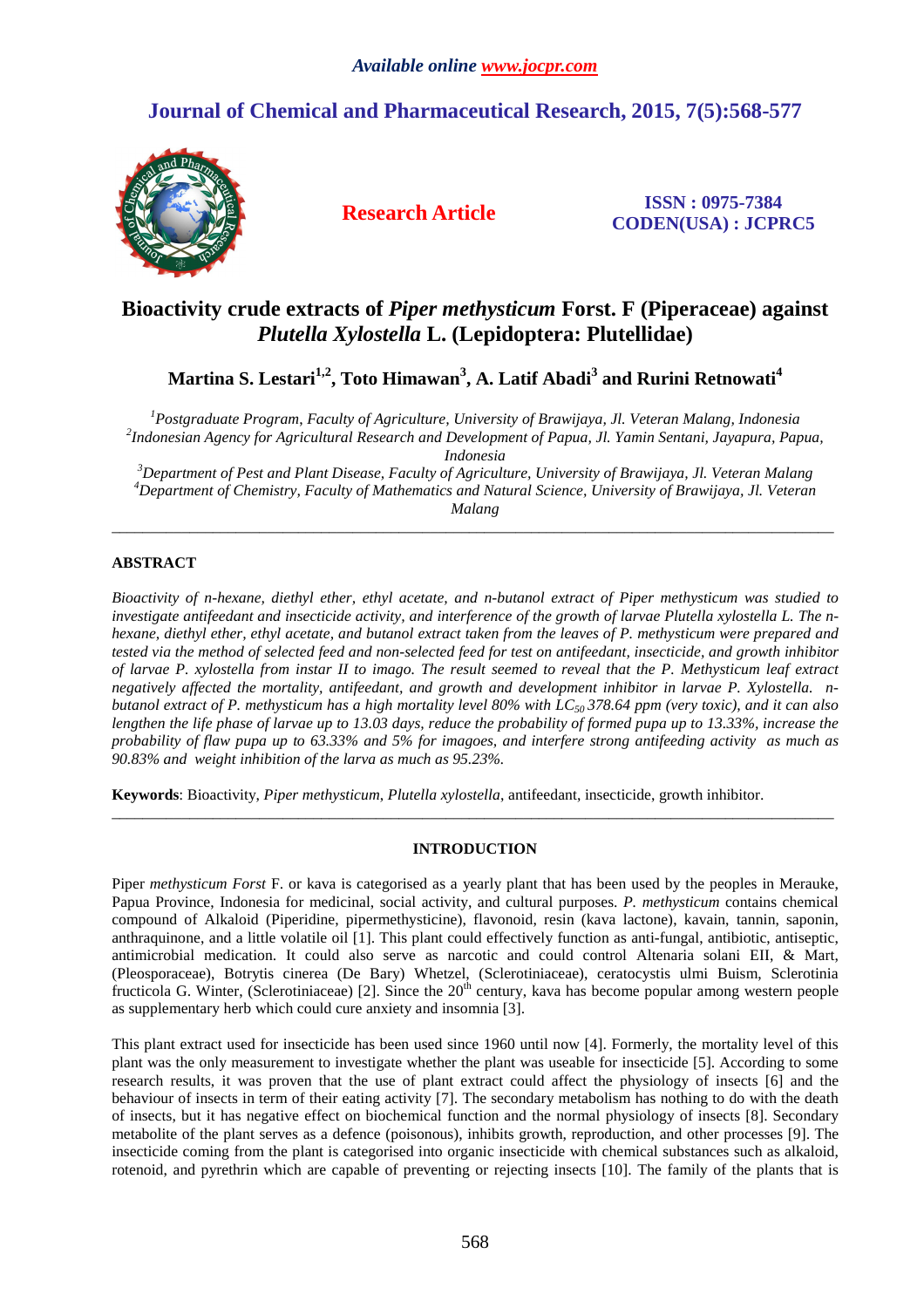considered as a potential source of organic insecticide involves Annonaceae, Asteraceae, Euphorbiaceae, Fabaceae, Meliaceae, Piperaceae, Rubiaceae, Rutaceae, Myrtaceae [2, 8, 11].

*\_\_\_\_\_\_\_\_\_\_\_\_\_\_\_\_\_\_\_\_\_\_\_\_\_\_\_\_\_\_\_\_\_\_\_\_\_\_\_\_\_\_\_\_\_\_\_\_\_\_\_\_\_\_\_\_\_\_\_\_\_\_\_\_\_\_\_\_\_\_\_\_\_\_\_\_\_\_*

The resistance of *P*. *xylostella* to insecticide has occurred in 46 formula of insecticide of varied classes such as organophosphate, carbamate, pyrethroid, and organochlorine [12, 13, 14, 15] reported that *P. xylostella* was resistant to insecticide consisting of active reaction of methomyl, permethrin, methamidophos, deltramethrin and spinosad. In several research has reports on larvae *P. xylostella* feeding on cabbage leaves in Central Java and Yogyakarta, it is believed that such larvae are resistant to the insecticide containing deltramethrin [16, 17, 18]. Meanwhile, another research reported that *P. xylostella* in Pengalengan was resistant to insecticide containing fipronil, abamectin, and B. Thuringiensis [19]. In Garut, it was found that *P. xylostella* was resistant to abamectin, while it was found to be resistant to fipronil in Lembang, Pengalengan and Buleleng. Controlling pest such as *P. xylostella* mostly depends on the use of chemical insecticide. Unwise use of insecticide could cause problem in the environment, and could poison mutual insects which are beneficial for plants [20].

Uncontrolled in used of insecticide could also contribute to health problem, pollution, and ecological imbalance such as resistance and pest resurgence, and environmental damage. The damage caused by the use of synthetic insecticide triggers an attempt to find out the more effective and safer way to control pests. Therefore, attention to more envirofriendly alternative to control pests is more apparent in an attempt to reduce the frequent use of synthetic insecticide. This research was conducted to investigate the existence of potential active compound in *P.methysticum* and anfeedent, insecticide, and growth inhibitor effects on larva *P. xylostella*.

#### **EXPERIMENTAL SECTION**

#### **Plant materials**

The plant *P. methysticum* was collected from public garden of Sota village, Merauke Regency of Papua Province, Indonesia and it was then dried. The dried of plant was ground into powder until it reached 50-mesh smoothness. Five hundred gram powder was taken from the ground samples, added with 2L methanol (1:4 v/w). Extraction was done by soaking the samples for 3 x 24 h. The extract was filtered by using filter paper which was evaporated by using rotary evaporator in the temperature of 55-60 °C with the pressure of 530-600 mmHg until it turned into thick crude extract with constant weight.

The rough extract obtained was fractionated in solvent with successive polarity level: *n*-hexane, diethyl ether, ethyl acetate, and *n*-butanol, The activity of those four fractions was then tested on larvae *P. xylostella*.

### **Test on insecticide activity of plant extracts**

Test on insecticide activity of *P. methysticum*extract from *n*-hexane, diethyl ether, ethyl acetate and *n*-butanol to larvae *P. xylostella* collected from the field and multiplied in a laboratory was done via dipping method on the leaves. Fractionated insecticide tested was then dissolved in aquades, added with Agristick adhesive (0.5 ml/L concentration). Tween-80 was used as emulsion with 1 ml/L concentration. The positive treatment (0%) on control was done by giving aquades, added withadhesive. The negative treatment on control was done by giving aquades, added with Deltamethrin and adhesive. The introducing test result involved the tested concentration of organic insecticide from each extract. The extract concentration used in the test was 250, 500, 1000, 2000, 3000, 3500 and 4000 ppm.

The cabbage was sufficiently given as the food source for the larvae. The leaves were cut (4x4 cm), and dipped into solution for 10 seconds and dried. The cut leaves were put on petri dish with 9 cm in diameter on which thin filter paper sat. There were 10 larvae instar II put on a covered-with-filter-paper Petri dish. Each treatment was repeated six times (60 larvae *P. xylostella*/treatment).

Feeding the larvae was done for 24 h. Then. the larvae were fed without any treatment until they reached instar IV. The variables observed were those with mortality level ranging from 24-96 h after treatment, the age of larvae, the number of pupae, the flaw pupae and the number of imagoes.

To investigate the lethal concentration value  $(LC_{50})$  of several types of solvent tested on larvae *P. xylostella*, the data on the mortality of larvae and its relation with the formula concentration of insecticide were analysed with Probit model. according to [21] via POLO PC programme [22]. The data of mortality of larvae *P. xylostella* were assessed by using the formula of Abbot [23]:

$$
CM = \frac{\%MT - \%MC}{100 - \%MC} \times 100 \%
$$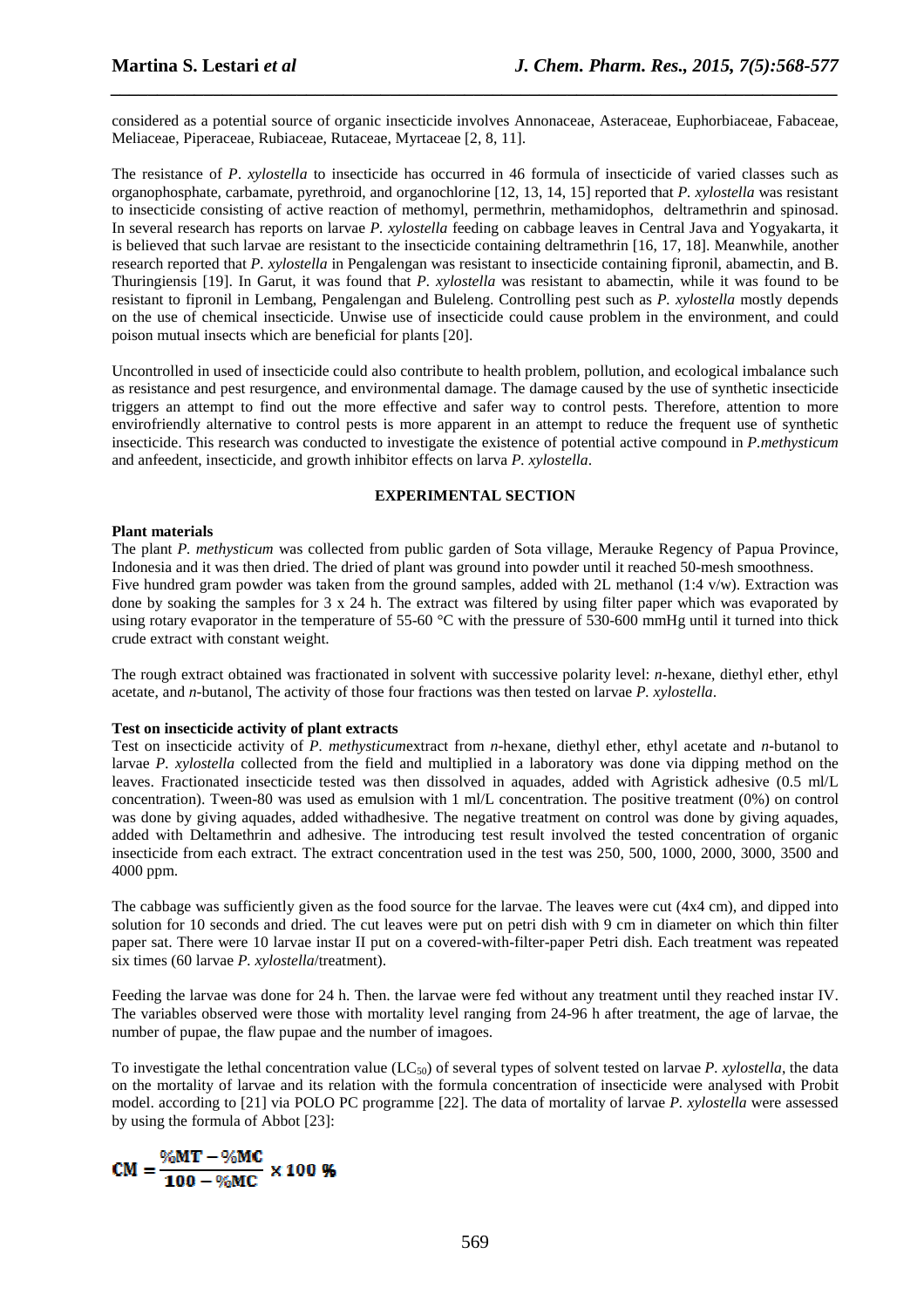Where:  $CM = Corrected Mortality (%)$ % $MT =$  % larval mortality in treatment; %MC = % larval mortality in control.

The clarification of relative toxicity of chemical substance according to previous researcher [24] is presented in Table 1.

*\_\_\_\_\_\_\_\_\_\_\_\_\_\_\_\_\_\_\_\_\_\_\_\_\_\_\_\_\_\_\_\_\_\_\_\_\_\_\_\_\_\_\_\_\_\_\_\_\_\_\_\_\_\_\_\_\_\_\_\_\_\_\_\_\_\_\_\_\_\_\_\_\_\_\_\_\_\_*

#### **Table 1. The relationship between LC50 and Toxicity Classes**

| <b>Toxicity rating</b>  | $LC_{50}$ (mg/kg) |  |  |  |  |
|-------------------------|-------------------|--|--|--|--|
| $6 -$ Supertoxic        | $\leq 5$          |  |  |  |  |
| 5 – Extremenly toxic    | $5 - 50$          |  |  |  |  |
| 4 – Very Toxic          | $50 - 500$        |  |  |  |  |
| 3 - Moderately toxic    | $500 - 5.000$     |  |  |  |  |
| $2 -$ Slightly toxic    | $5.000 - 15.000$  |  |  |  |  |
| 1- Practically nontoxic | >15.000           |  |  |  |  |
| Source: [24]            |                   |  |  |  |  |

#### **Evaluation of antifeedant and weight of Larvae**

Antifeedant activity of crude extracts was studied using leaf disc with two methods: choice tes and non-choice test. The concentration used for testing was 250, 500, 1000, 2000, 3000, 3500, and 4000 ppm. The feed given to the treated media was placed on Petri dish covered with filter paper on which 10 larvae of each treatment were placed. It was repeated six times.

Before the leaves and larvae were placed on a Petri dish, they were scaled to figure out the fresh volume and the previous weight of the larvae. Ten pieces of leaf and 10 larvae were scaled to determine the water content. Furthermore, those samples were dried in an oven with the temperature of 100  $\degree$ C for 2 days before they were scaled to figure out the dry weight. The control and experimental groups were fed for 48 hours. Then, the rest of the leaves in the experimental and control groups were scaled to obtain the amount of feed consumed.

#### *Choice method*

A Petri dish with 9 cm in diameter was covered with tissue paper on which two pieces of cabbage leaf (4x4 cm) were placed. Those two pieces of leaf came from the treated leaf and one piece of control leaf.

#### *Non-choice method*

This method was done by placing one piece of treated leaf and 1 piece of control leaf on two separated Petri dishes. Each Petri dish contained 10 larvae of *P.xylostella* instar II which just started to feed on the leaf (+ 5 hours after they moulted their skin). Each treatment consisted of four-time replication. Feeding both the treated and control group was done for 24 hours until the larvae turned into imagoes.

Feeding interference (%) according to the selected *choice method* was calculated as follows:  $AFI = (K-P/K) \times 100\%$ 

Feeding interference with *Non-choice method* was calculated as follows: AFI= (K-P/K+P) X 100 % [25]

Inhibition weight (%) of larvae was calculated as follows:  $Iw = \{ (C-T) : (C-B) \}$  x 100% [26]

AFI- Antifeeding index; K= the weight of control leaf consumed; P= the weight of treated leaf consumed; C= the weight of control larvae; T= the weight of treated larvae and; B= the previous weight of larvae.

The criterion according to Liu was applied to categorize the plants [27]: AFI  $\langle 20\%$  - no antifeeding activity  $(-)$  $50\%$  > AFI  $\geq$  20% - slightly antifeeding activity (+)  $70\%$  > AFI  $\geq$  50% - medium antifeeding activity (++) AFI  $\geq$  70% - strong antifeeding activity (+++)

The observation involved the dry weight of remaining treated leaves and control leaves consumed by the larvae and the weight of larvae when reaching instar IV. The data of the dry weight of leaves consumed in eating interference test with selected feed method were analysed by using paired T-test with 5% significance, while the data of eating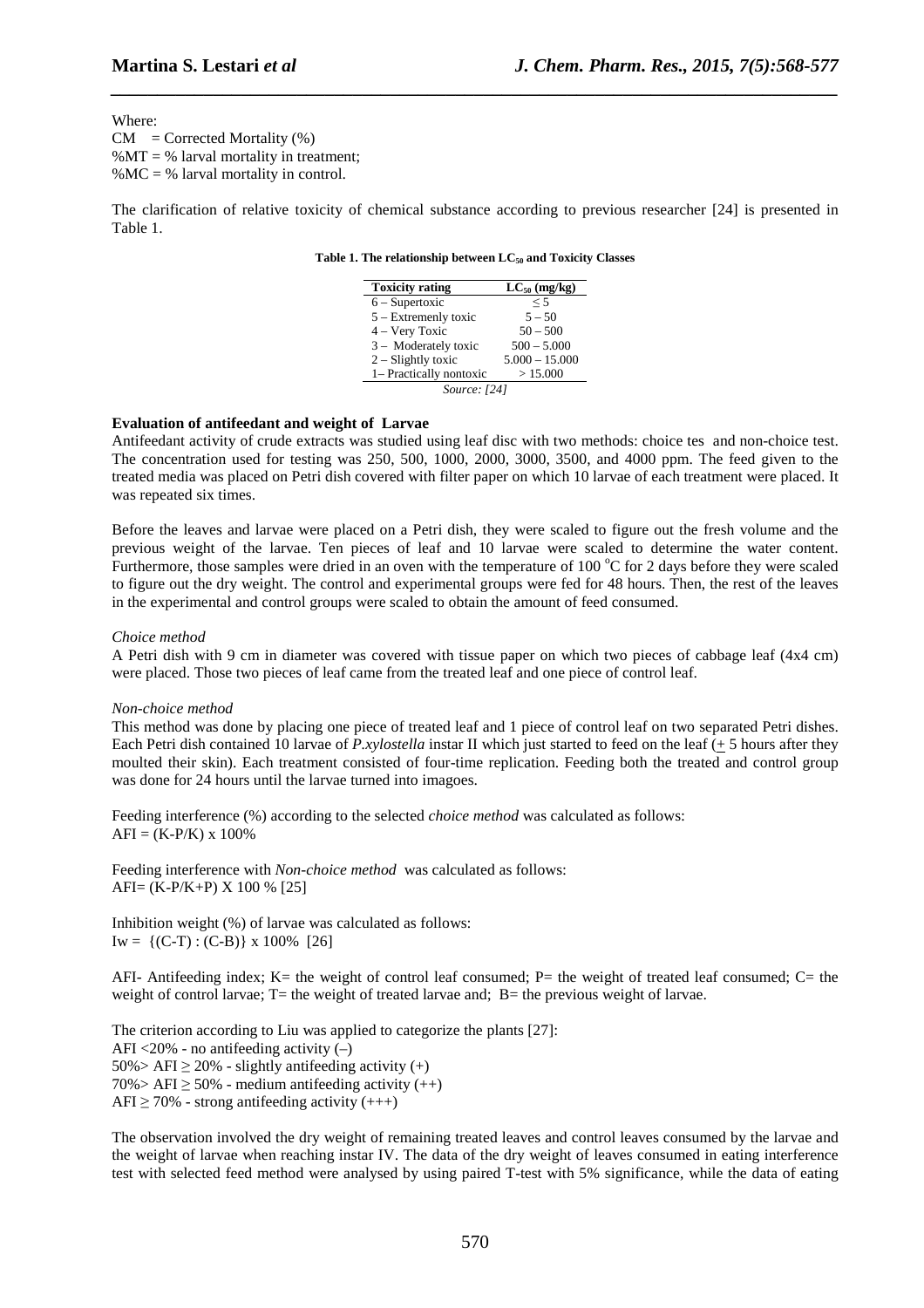interference test was conducted with non-selected feed method, and the weight of dried larvae was organised in completely randomised design (CRD), then analysed with variance, and followed with Interval Multiple Test by Duncan with 5% significance [28], using SAS Program [29].

*\_\_\_\_\_\_\_\_\_\_\_\_\_\_\_\_\_\_\_\_\_\_\_\_\_\_\_\_\_\_\_\_\_\_\_\_\_\_\_\_\_\_\_\_\_\_\_\_\_\_\_\_\_\_\_\_\_\_\_\_\_\_\_\_\_\_\_\_\_\_\_\_\_\_\_\_\_\_*

## **RESULTS AND DISCUSSION**

## **Mortality and Toxicity Test**

The results of *P. Methysticum* extract activity test towards the mortality of larvae instar II *P. xylostella* is presented in Table 2.

| Crude ekstrak | <b>Concentrations (ppm)</b> | $24 HAT^{a}$               | 48 HAT                     | 72 HAT                     | <b>96 HAT</b>        |
|---------------|-----------------------------|----------------------------|----------------------------|----------------------------|----------------------|
|               | 250                         | $8.77 \pm 608$ a           | $14.29 \pm 5.36$ a         | $29.63 \pm 12.83$ ab       | $50.94 \pm 6.54$ b   |
|               | 500                         | $17.54 \pm 10.96$ a        | $21.43 \pm 11.15$ ab       | $37.17 \pm 12.59$ b        | $52.83 \pm 11.78$ b  |
|               | 1000                        | $22.81 \pm 10.96$ ab       | $32.14 \pm 11.15$ bc       | $64.82 \pm 3.21$ c         | $64.15 \pm 3.27$ bc  |
|               | 2000                        | $26.32 \pm 13.93$ ab       | $41.07 \pm 14.17$ cd       | $70.37 \pm 3.21$ c         | $71.70 \pm 5.66$ cd  |
| $N$ -heksan   | 3000                        | $38.60 \pm 8.04$ bc        | $50.00 \pm 8.18$ de        | $64.82 \pm 3.21$ c         | $73.59 \pm 6.54$ cd  |
|               | 3500                        | $47.37 \pm 10.53$ cd       | $66.07 \pm 8.18$ ef        | $75.93 \pm 8.49$ cd        | $81.13 \pm 8.65$ de  |
|               | 4000                        | $61.40 \pm 13.25$ d        | $75.00 \pm 8.18$ f         | $85.19 \pm 3.21 \text{ d}$ | $88.68 \pm 5.66$ e   |
|               | Deltametrin <sup>b)</sup>   | $8.77 \pm 6.08$ a          | $18.10 \pm 5.99$ a         | $22.22 \pm 9.62$ a         | $32.08 \pm 9.80$ a   |
|               | 250                         | $13.21 \pm 8.65$ a         | $24.53 \pm 8.65$ a         | $26.92 \pm 6.66$ a         | $3265 \pm 6.12$ a    |
|               | 500                         | $18.87 \pm 3.27$ ab        | $34.59 \pm 7.14$ ab        | $32.69 \pm 6.62$ a         | $42.86 \pm 9.35$ b   |
|               | 1000                        | $24.53 \pm 6.54$ ab        | $35.85 \pm 6.54$ ab        | $45.38 \pm 10.71$ bc       | $51.02 \pm 6.12$ bc  |
|               | 2000                        | $33.96 \pm 8.65$ bc        | $39.62 \pm 3.27$ b         | $44.23 \pm 3.33$ b         | 59.18 $\pm$ 3.54 c   |
| Etil Asetat   | 3000                        | $45.28 \pm 3.27$ cd        | $56.60 \pm 3.27$ c         | $55.77 \pm 3.33$ c         | $63.27 \pm 6.12$ d   |
|               | 3500                        | $56.60 \pm 11.78$ de       | $69.81 \pm 6.54$ d         | $73.08 \pm 3.33$ d         | $77.55 \pm 3.54$ e   |
|               | 4000                        | $66.04 \pm 14.98$ e        | $69.81 \pm 8.65$ d         | $80.77 \pm 3.33 \text{ d}$ | $81.63 \pm 0.00$ e   |
|               | Deltametrin                 | $43.40 \pm 5.66$ cd        | $43.40 \pm 5.60$ b         | $48.08 \pm 5.77$ bc        | $51.02 \pm 6.12$ bc  |
|               | 250                         | $14.55 \pm 3.15$ a         | $24.07 \pm 13.98$ a        | $31.37 \pm 14.80$ ab       | $58.00 \pm 6.00$ bc  |
|               | 500                         | $20.00 \pm 3.15$ ab        | $25.93 \pm 8.49$ a         | $37.26 \pm 6.79$ abc       | $56.00 \pm 3.46$ b   |
|               | 1000                        | $25.45 \pm 8.33$ ab        | $29.63 \pm 13.98$ a        | $37.26 \pm 12.25$ abc      | $64.00 \pm 6.00$ bc  |
| Dietil Eter   | 2000                        | $29.09 \pm 5.46$ ab        | $37.04 \pm 3.21$ a         | $47.06 \pm 5.88$ bc        | $62.00 \pm 3.46$ bc  |
|               | 3000                        | $34.55 \pm 5.46 \text{ b}$ | $42.59 \pm 8.49$ a         | $54.90 \pm 3.40$ cd        | $68.00 \pm 3.46$ cd  |
|               | 3500                        | $50.60 \pm 21.35$ cd       | $61.11 \pm 14.70 b$        | $70.59 \pm 15.56$ de       | $76.00 \pm 10.39$ de |
|               | 4000                        | $54.55 \pm 8.33 \text{ d}$ | $72.22 \pm 5.56 \text{ b}$ | $78.43 \pm 3.40 e$         | $82.00 \pm 6.00 e$   |
|               | Deltametrin                 | $21.82 \pm 6.30$ ab        | $25.93 \pm 3.21$ a         | $27.45 \pm 3.40$ a         | $34.00 \pm 6.00$ a   |
|               | 250                         | $39.62 \pm 3.27$ b         | $39.62 \pm 3.27$ b         | $43.14 \pm 3.40 \text{ b}$ | $50.00 \pm 6.93 b$   |
| $N$ -butanol  | 500                         | 64.15 $\pm$ 8.65 bc        | $64.15 \pm 8.65$ c         | 64.71 $\pm$ 5.88 c         | $64.00 \pm 6.00$ bc  |
|               | 1000                        | $64.15 \pm 31.17$ bc       | $66.04 \pm 28.30$ c        | $70.59 \pm 21.21$ c        | $72.00 \pm 19.29$ cd |
|               | 2000                        | $66.04 \pm 9.80$ bc        | $67.92 \pm 6.54$ c         | $70.59 \pm 5.88$ c         | $74.00 \pm 3.46$ cd  |
|               | 3000                        | $69.81 \pm 8.65$ c         | $69.81 \pm 8.65$ c         | $70.59 \pm 10.19$ c        | $74.00 \pm 3.46$ cd  |
|               | 3500                        | $69.81 \pm 8.65$ c         | $69.81 \pm 8.65$ c         | $72.55 \pm 3.40 \text{ c}$ | $76.00 \pm 6.00$ cd  |
|               | 4000                        | $7736 \pm 20.41$ c         | $79.25 \pm 17.29$ c        | $78.43 \pm 17.97$ c        | $84.00 \pm 15.10$ d  |
|               | Deltametrin                 | $5.66 \pm 3.27$ a          | $9.43 \pm 5.66$ a          | $11.76 \pm 0.00 a$         | $16.00 \pm 6.00 a$   |

| Tabel 2. Percentage mortality of P. xylostella larvae after treatment leaf extract of P. methyticum |
|-----------------------------------------------------------------------------------------------------|
|-----------------------------------------------------------------------------------------------------|

*The results are Means±SD; Means within columns followed by the same letters are not significantly different (p > 0.05 by DMRT)*  $\frac{d}{dt}HAT =$ *Hours After Treatment. b)Deltametrin = 0.6ml/100ml*

The *n*-hexane, ethyl acetate, diethyl ether, and *n*-butanol extract of *P.methyticum* leaves of each concentration test with the dipping method could have significant effect on the mortality of larvae *P. xylostella* between treatments. The higher the concentration level was the higher the mortality level of the larvae would be. The mortality of larvae *P. xylostella* of 24-96 h after treatment performed the similar patterns, where the mortality chance increased time after time. The increasing mortality showed that *P. methysticum* extract by applying several kinds of solvent gradually performed identical mechanism, which could gradually kill larvae *P*. *xylostella*.

The mortality of four different extracts observed for 24 h ranged from 8.77-77.36%, which then increased at 48-h observation (14.29-79.25%), 72-h (26.92-85.19%), and at 96-h observation (32.65-88.68%). After 96-h treatment, *n*hexane, ethyl acetate, diethyl ether, and *n*-butanol extract could give larvae the mortality level as much as 50.95- 88.68%, 32.66-81.63%, 58-82%, and 50-85%, respectively. The mortality level of larvae tested was quite high during the beginning of the observation, and it was relatively constant in the following observation. The mortality development pattern showed that the active compound in *P. methyticum* extract performed relatively high mechanism in giving *P. xylostella* the mortality (50-88.68%).

In term of the use of the plant extract which contained bioactive compound to control pests and its effect on insects, mortality is the common and easy factor to investigate. This is known to be the characteristic of bioactive compound mechanism found in an extract. The criteria of mechanism of bioactive compound which functions as insecticide involve the following: having high toxicity level, having the ability to hamper eating activity, inhibiting the insects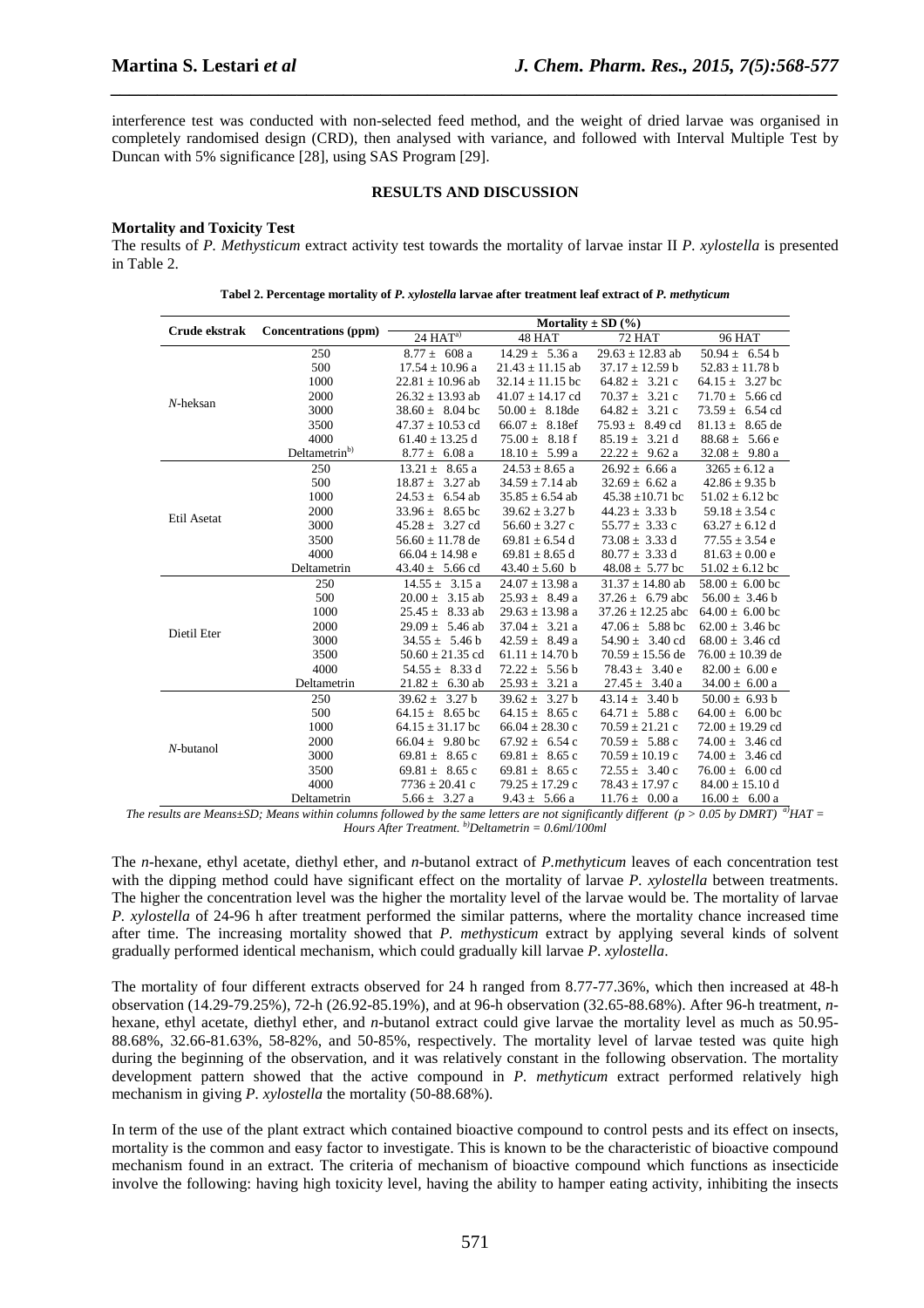to find their host plant, inhibiting spawning activities, interfering the development of eggs, interfering the development of larvae, interfering the growth of the larvae into adult phase, interfering the development of chitin, and disturbing the system of reproduction [5]

*\_\_\_\_\_\_\_\_\_\_\_\_\_\_\_\_\_\_\_\_\_\_\_\_\_\_\_\_\_\_\_\_\_\_\_\_\_\_\_\_\_\_\_\_\_\_\_\_\_\_\_\_\_\_\_\_\_\_\_\_\_\_\_\_\_\_\_\_\_\_\_\_\_\_\_\_\_\_*

The test on toxicity was carried out to investigate the relation between concentration and mortality and to figure out the number of concentrations required to kill 50% of tested insects. The results of the toxicity test of *P. methyticum* leaf extract are presented in Table 3.

| <b>Crude Ekstrak</b> | Slope           | $LC_{50}$ (ppm) | 95% confidence interval   | $LC_{75}$ (ppm) | 95% confidence interval  |
|----------------------|-----------------|-----------------|---------------------------|-----------------|--------------------------|
| $n$ -hexane          | $1.214 + 0.260$ | 4.047.04        | $2.733.48 - 7.326.27$     | 14.548.01       | 7.844.04 - 66.977.23     |
| ethyl acetate        | $1.337 + 0.364$ | 3.020.35        | $1.844.66 - 4.536.17$     | 9.653.79        | $5.957.43 - 36.272.71$   |
| diethyl ether        | $0.855 + 0.226$ | 5.679.28        | $3.216.83 - 17.679.69$    | 34.920.85       | $12.893.96 - 634.664.22$ |
| $n$ -butanol         | $0.809 + 0.149$ | 378.64          | 77.82 - 725.03            | 2.584.96        | $1.518.96 - 6.256.39$    |
|                      |                 |                 | LC: Lethal Concentration. |                 |                          |

The results of probit analysis revealed that the extract of *n*-butanol fraction appeared with the value of  $LC_{50}$ = 378.64 ppm or equal to 0.3%. This was lower than other fractions such as n-hexane = 4.047.04 ppm which was equal to 4%, ethyl acetate LC<sub>50</sub> = 3.020.35 ppm which was equal to 3%, diethyl ether LC<sub>50</sub> = 5.679.28 ppm which was equal to 5%. From the relation between  $LC_{50}$  and relative toxicity classification of chemical substance [24], it was considered that the extract of *P. methysticum* of n-butanol fraction was very toxic to larvae *P. xylostella*. While *n*-hexane, ethyl acetate, and diethyl ether fraction were moderately to slightly toxic to larvae *P.xylostella*.

When directly observed in term of eating behaviour and activity of the larvae *P. xylostella*, the larvae were different from those in control group. Those poisoned were seemingly caused by secondary metabolic compound found in the *n*-hexane, ethyl acetate, diethyl ether and n-butanol extract of *P. methysticum* leaves, which led to the disturbance of nervous system and metabolism. The alkaloid and saponin compound are known to be repellent, and they are usually used as insecticide. Weinzierl stated that one of the benefits from organic insecticide was that it could quickly stop eating activity and paralyse the insects [30], but it did not cause death in hours or days. Harborne agrees that saponin is categorised as glycoside triterpene and sterol which comprise surface active compound that can poison the insects [31]. Vincent also reports that saponin could also disturb the respiratory system of insects [32]. Robinson stated that alkaloid compound obtained from the plant extract is of saponin containing nitrogen [33]. With the existence of chemical compound in group and with nitrogen, the way the alkaloid works influences the performance of asetilkolin and the nervous system of insects [34].

## **Growth and Development Inhibitor Test**

The results of treatment given to the concentration of *P. methysticum* extract of four different types of solvent to figure out the effect of growth and development of *P. xylostella* are presented in Table 4.

The extract of *P. methysticum* leaves significantly affected the development of larvae instar II-IV compared to control. The extract of *P. methysticum* leaves of *n*-hexane, ethyl acetate, diethyl ether, and *n*-butanol fraction would hamper the development of larvae instar II-IV as long as 1.33-2.47 days, 1.5-2.44 days, 2.06-2.67 days, and 1.90-2.32 days, respectively. The life phase of larvae would also be longer than usual such as 2.2-5.1 days, 1.37-5.93 days, 2.20-7.26 days, and 1.93-5.03 days. The results showed that the extract of *n*-hexane, ethyl acetate, diethyl ether, and n-butanol of *P. methysticum* leaves performed similar effects where they interfered the development of larvae from instar II to instar IV, and they also lengthened the life phase of the larvae up to 12.86 – 15.03 days.

The growth and the development of larvae were closely correlated with the ability of larvae to consume their food and the amount of food. The inhibited growth of larvae also interfered the development of larvae, the life cycle, and it could even cause death. Some organs attached in the body of the insects are known to be able to produce hormones which control reproduction process, skin moult, and metamorphosis. Neurosecretory cells located in the brain of insects produce one or more hormones whichhave a role in the growth and metamorphosis. Corpora allata produce a hormone called juvenile hormone (JH). This hormone could inhibit metamorphosis process in insects. Several substances, especially terpene, have similar activities to JH as metamorphosis inhibitor [35]. The extract of *P. methysticum* leaves of different types of solvent appeared to contain terpene compound (triterpenoid) and to perform the same activities as JH such as inhibiting metamorphosis so that the extract of *P. methysticum* leaves could inhibit the development period of *P. xylostella*.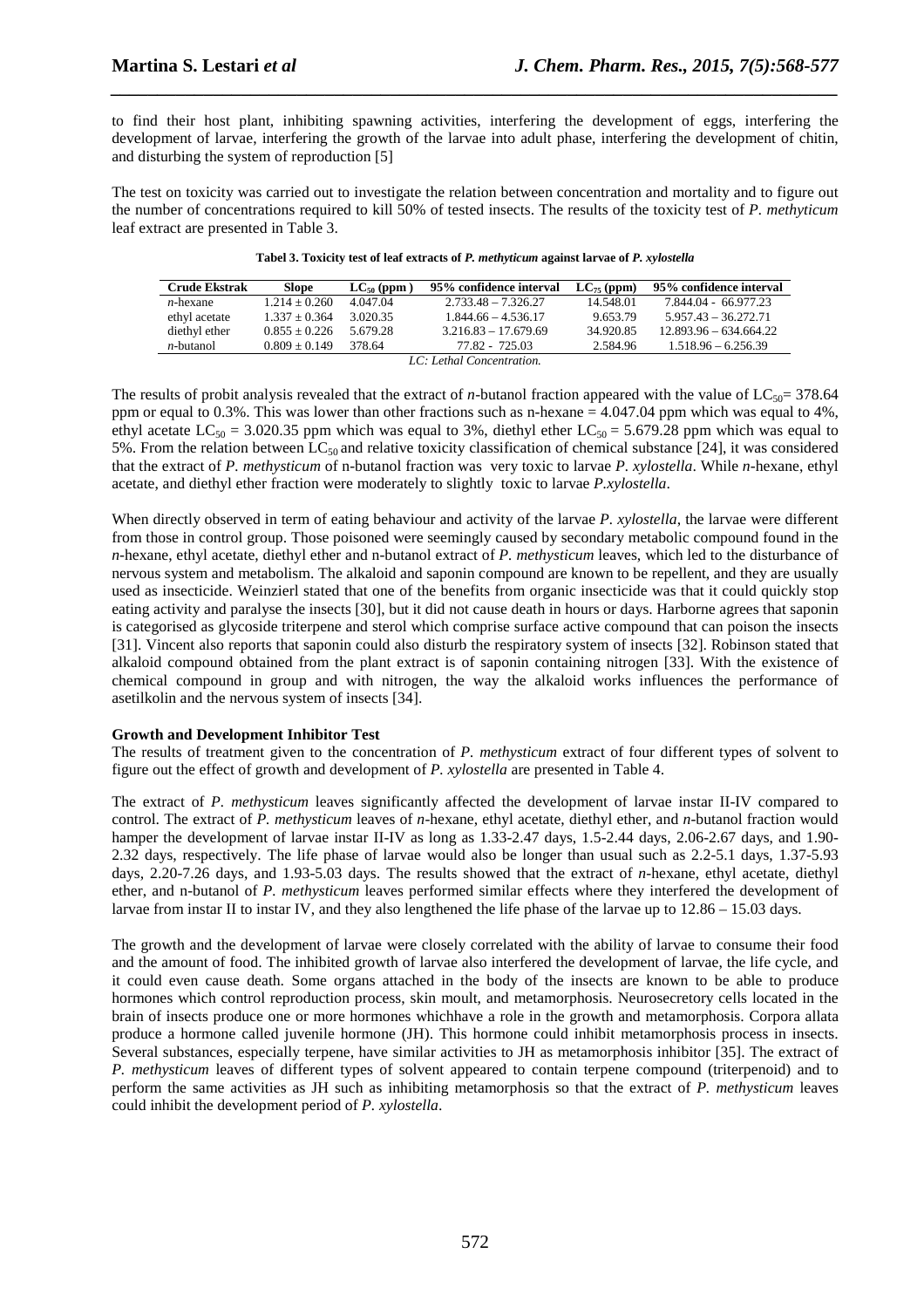| <b>Crude Ekstrak</b> | Concentration (ppm) | <b>Instar II</b><br>(day) | Instar III (day)   | <b>Instar IV</b> (day) | Age Stadia Larvae (day) |
|----------------------|---------------------|---------------------------|--------------------|------------------------|-------------------------|
|                      | Control             | $2.47 \pm 0.35$ a         | $2.43 \pm 0.31$ a  | $2.87 \pm 0.35$ a      | $7.77 \pm 0.25a$        |
|                      | 250                 | $3.33 \pm 0.57$ bc        | $3.53 \pm 0.26$ b  | $3.10 \pm 0.17$ ab     | $9.97 \pm 0.55$ b       |
|                      | 500                 | $3.63 \pm 0.24$ bcd       | $3.60 \pm 0.27$ b  | $3.10 \pm 0.20$ ab     | $10.33 \pm 0.57$ bcd    |
|                      | 1000                | $3.80 \pm 0.10$ bcd       | $3.67 \pm 0.48$ b  | $3.27 \pm 0.21$ ab     | $10.73 \pm 0.58$ bcd    |
| $N$ -hexane          | 2000                | $3.87 \pm 0.26$ cd        | $3.77 \pm 0.12$ b  | $3.37 \pm 0.21$ ab     | $11.00 \pm 0.40$ bcd    |
|                      | 3000                | $3.90 \pm 0.40$ cd        | $4.07 \pm 0.16$ bc | $3.47 \pm 0.51$ ab     | $11.43 \pm 0.84$ cd     |
|                      | 3500                | $3.93 \pm 0.51$ cd        | $4.13 \pm 0.36$ bc | $3.80 \pm 0.10$ bc     | $11.87 \pm 0.40$ de     |
|                      | 4000                | $4.13 \pm 0.35$ d         | $4.53 \pm 0.36$ c  | $4.20 \pm 0.30$ c      | $12.87 \pm 0.65e$       |
|                      | Deltametrin         | $3.13 \pm 0.40$ b         | $2.83 \pm 0.66$ a  | $4.30 \pm 0.76$ c      | $10.27 \pm 1.66$ bc     |
|                      | Control             | $2.30 \pm 0.20$ a         | $2.43 \pm 0.31$ a  | $2.97 \pm 0.21$ a      | $7.70 \pm 0.17$ a       |
|                      | 250                 | $2.83 \pm 0.12$ b         | $3.13 \pm 0.06$ b  | $3.10 \pm 0.17$ a      | $9.07 \pm 0.15$ b       |
|                      | 500                 | $3.23 \pm 0.23$ bc        | $3.67 \pm 0.15$ c  | $3.10 \pm 0.20$ a      | $10.00 \pm 0.17$ c      |
|                      | 1000                | $3.47 \pm 0.25$ cd        | $3.83 \pm 0.06$ c  | $3.27 \pm 0.21$ a      | $10.57 \pm 0.45$ cd     |
| Etil Asetat          | 2000                | $3.73 \pm 0.32$ de        | $4.03 \pm 0.40$ cd | $3.87 \pm 0.25$ b      | $11.63 \pm 0.49$ e      |
|                      | 3000                | $3.97 \pm 0.12$ ef        | $4.30 \pm 0.17$ de | $4.03 \pm 0.23$ b      | $12.30 \pm 0.36$ f      |
|                      | 3500                | $4.13 \pm 0.21$ ef        | $4.67 \pm 0.21$ ef | $4.27 \pm 0.21$ bc     | $13.07 \pm 0.21$ g      |
|                      | 4000                | $4.30 \pm 0.20$ f         | $4.87 \pm 0.06$ f  | $4.47 \pm 0.15$ c      | $13.63 \pm 0.06$ g      |
|                      | Deltametrin         | $3.20 \pm 0.30$ bc        | $3.07 \pm 0.25$ b  | $3.90 \pm 0.30$ b      | $10.17 \pm 0.25$ cd     |
|                      | Control             | $2.47 \pm 0.35$ a         | $2.43 \pm 0.31$ a  | $2.87 \pm 0.35$ a      | $7.77 \pm 0.25$ a       |
|                      | 250                 | $3.33 \pm 0.57$ bc        | $3.53 \pm 0.25$ b  | $3.10 \pm 0.17$ a      | $9.97 \pm 0.55$ b       |
|                      | 500                 | $3.63 \pm 0.23$ bcd       | $3.60 \pm 0.27$ b  | $3.10 \pm 0.20$ a      | $10.33 \pm 0.57$ b      |
|                      | 1000                | $3.90 \pm 0.20$ bcd       | $3.67 \pm 0.47$ b  | $3.27 \pm 0.21$ ab     | $10.83 \pm 0.51$ bc     |
| Dietil Eter          | 2000                | $4.03 \pm 0.51$ cd        | $3.90 \pm 0.35$ bc | $3.93 \pm 0.35$ bc     | $11.87 \pm 0.65$ cd     |
|                      | 3000                | $4.37 \pm 0.38$ de        | $4.53 \pm 0.35$ cd | $4.23 \pm 0.31$ cd     | $13.13 \pm 0.42$ de     |
|                      | 3500                | $5.03 \pm 0.64$ e         | $5.10 \pm 0.46$ d  | $3.53 \pm 0.67$ abc    | $13.67 \pm 0.80$ e      |
|                      | 4000                | $5.00 \pm 0.44$ e         | $5.10 \pm 0.17$ d  | $4.93 \pm 0.35$ d      | $15.03 \pm 0.25$ f      |
|                      | Deltametrin         | $3.13 \pm 0.40$ ab        | $2.83 \pm 0.65$ a  | $4.30 \pm 0.76$ cd     | $10.27 \pm 1.66$ b      |
|                      | Control             | $2.37 \pm 0.23$ a         | $2.77 \pm 0.06$ a  | $2.87 \pm 0.35$ a      | $8.00 \pm 0.27a$        |
|                      | 250                 | $3.10 \pm 0.40$ b         | $3.53 \pm 0.25$ bc | $3.30 \pm 0.17$ ab     | $9.93 \pm 0.55$ b       |
|                      | 500                 | $3.33 \pm 0.38$ b         | $3.77 \pm 0.06$ cd | $3.43 \pm 0.42$ abc    | $10.53 \pm 0.65$ bc     |
|                      | 1000                | $3.60 \pm 0.36$ bcd       | $3.80 \pm 0.36$ cd | $3.67 \pm 0.21$ bcd    | $11.07 \pm 0.42$ cd     |
| $N$ -Butanol         | 2000                | $4.03 \pm 0.51$ cde       | $4.07 \pm 0.32$ de | $3.67 \pm 0.21$ bcd    | $11.77 \pm 0.12$ d      |
|                      | 3000                | $4.13 \pm 0.35$ de        | $4.33 \pm 0.15$ e  | $4.23 \pm 0.31$ de     | $12.70 \pm 0.25$ e      |
|                      | 3500                | $4.23 \pm 0.31$ de        | $4.80 \pm 0.27$ f  | $4.00 \pm 0.27$ cd     | $11.07 \pm 0.64$ cd     |
|                      | 4000                | $4.33 \pm 0.15$ e         | $5.07 \pm 0.15$ f  | $4.77 \pm 0.15$ e      | $13.03 \pm 0.31$ e      |
|                      | Deltametrin         | $3.47 \pm 0.25$ bc        | $3.30 \pm 0.20$ b  | $4.30 \pm 0.76$ de     | $14.17 \pm 0.06$ f      |

| Table 4. The mean age of P. xylostella larval stage after treatment of P. methysticum extract |  |  |  |
|-----------------------------------------------------------------------------------------------|--|--|--|
|                                                                                               |  |  |  |

*\_\_\_\_\_\_\_\_\_\_\_\_\_\_\_\_\_\_\_\_\_\_\_\_\_\_\_\_\_\_\_\_\_\_\_\_\_\_\_\_\_\_\_\_\_\_\_\_\_\_\_\_\_\_\_\_\_\_\_\_\_\_\_\_\_\_\_\_\_\_\_\_\_\_\_\_\_\_*

*The results are Means* $\pm$ *SD; The data is transformed to arcsin%. Within the column similar alphabets are statistically not significant (p > 0.05 by DMRT).*

# **The percentage of pupae formed, flaw pupae, and imagoes**

The results of variance analysis revealed that the application of *P. methysticum* leaf extract in all concentrations significantly influenced the percentage of pupae formed, flaw pupae and the imagoes formed (Table 5). The average percentage of pupae *P. xylostella* formed due to the application of *P. methysticum* could significantly reduce the chance of the pupae formed compared to those in control. The percentage of pupae formed in control ranged from 81.67-88.33%. The percentage of pupae formed at the highest concentration level of 4000 ppm in *n*-hexane, ethyl acetate, diethyl ether, and *n*-butanol extract was 10%, 15%, and 13.33%, respectively. The lowest percentage of pupae formed in the extract of n-hexane and n-butanol fraction was 10% and 13.33%. respectively.

The extract of *P. methysticum* leaves significantly affected the percentage of flaw pupae when compared to those in control. The number of flaw pupae in control ranged from 6-11.44% and they were significantly different from those of concentration of each extract. The percentage of flaw pupae starting from the lowest concentration (250 ppm) to the highest one (4000 ppm) in *n*-hexane, ethyl acetate, diethyl ether, and *n*-butanol extract was 30.83-61.11%, 15.81- 45.08%, 18.85-66.67%, and 27.30-63.33%, respectively. The highest percentage of flaw pupae treated with extract of diethyl ether fraction of *P. methysticum* was 66.67%.

Similarly, the extract of *P. methysticum* leaves significantly affected the number of imagoes compared to those in control. In control group, the percentage of imagoes ranged from 73.33-80%, and the percentage of those treated. starting from the highest concentration (4000 ppm) to the lowest concentration (250 ppm) in *n*-hexane, ethyl acetate, diethyl ether, and *n*-butanol extract was 5-28.33%, 10-46.67%, 6.67-33.33%, and 5-25%, respectively. Meanwhile, the lowest percentage of imagoes formed treated with the extract of *n*-hexane and *n*-butanol fraction was 5%.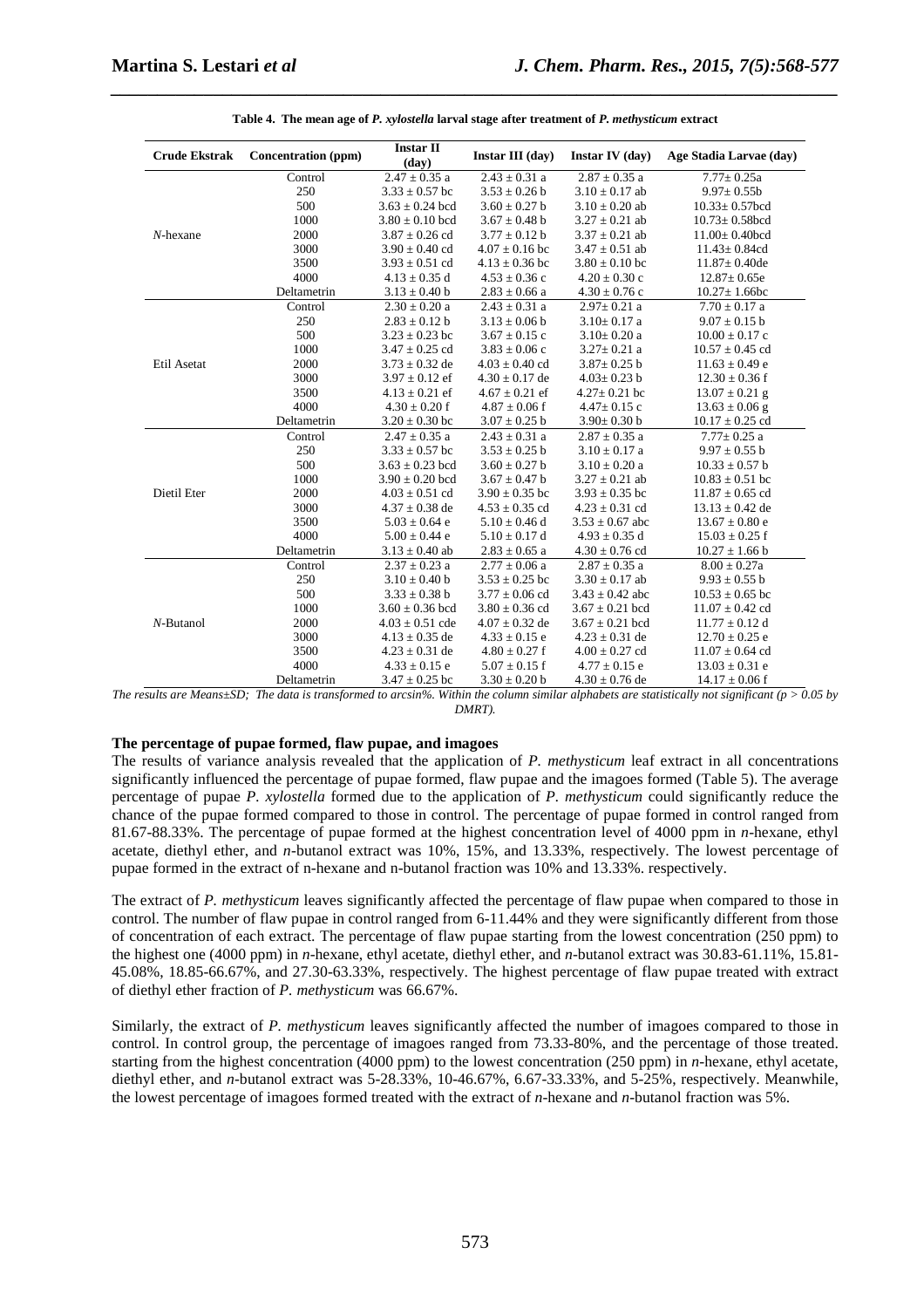| <b>Crude Ekstrak</b> | <b>Concentration</b> (ppm) | Pupae ±SD                  | Flaw Pupae ±SD            | <b>Imagoes</b> ±SD         |
|----------------------|----------------------------|----------------------------|---------------------------|----------------------------|
|                      | Control                    | $88.33 \pm 2.89$ f         | $11.44 \pm 6.05$ a        | $80.00 \pm 5.00 e$         |
|                      | 250                        | $43.33 \pm 5.77 \text{ d}$ | $30.83 \pm 6.29$ abc      | $26.67 \pm 7.64$ c         |
|                      | 500                        | 41.67 $\pm$ 10.41 d        | 34.44 $\pm$ 15.03 abc     | $28.33 \pm 12.58$ c        |
|                      | 1000                       | $31.67 \pm 2.89$ cd        | $46.83 \pm 12.22$ bc      | $16.67 \pm 2.89$ bc        |
| $n$ -Hexane          | 2000                       | $25.00 \pm 5.00$ bc        | $46.67 \pm 5.77$ bc       | $13.33 \pm 2.89 b$         |
|                      | 3000                       | $23.33 \pm 5.77$ bc        | 47.22 $\pm$ 20.97 bc      | $11.67 \pm 2.89$ ab        |
|                      | 3500                       | $16.66 \pm 7.64$ ab        | $58.89 \pm 8.39$ c        | $8.33 \pm 2.89$ ab         |
|                      | 4000                       | $10.00 \pm 5.00$ a         | 61.11 $\pm$ 34.69 c       | $5.00 \pm 5.00$ a          |
|                      | Deltametrin                | $60.00 \pm 8.66$ e         | $25.38 \pm 4.00$ ab       | $45.00 \pm 8.66$ d         |
|                      | Control                    | $81.67 \pm 2.89$ g         | $8.09 \pm 3.18$ a         | $73.33 \pm 2.89$ e         |
|                      | 250                        | $55.00 \pm 5.00$ f         | $15.81 \pm 12.30$ ab      | $46.67 \pm 10.41$ d        |
|                      | 500                        | $46.67 \pm 7.64$ ef        | $22.94 \pm 14.22$ abc     | $36.67 \pm 12.58$ cd       |
|                      | 1000                       | $40.00 \pm 5.00$ cde       | $25.26 \pm 3.18$ abc      | $30.00 \pm 5.00 \text{ c}$ |
| Ethyl acetate        | 2000                       | $33.33 \pm 2.89$ cd        | 30.16 $\pm$ 14.55 bc      | $23.33 \pm 5.77$ bc        |
|                      | 3000                       | $30.00 \pm 5.00$ bc        | $44.44 \pm 9.62$ c        | $16.67 \pm 7.64$ ab        |
|                      | 3500                       | $18.33 \pm 2.89$ ab        | 44.44 $\pm$ 19.25 c       | $11.67 \pm 2.89$ a         |
|                      | 4000                       | $15.00 \pm 0.00 a$         | $45.08 \pm 19.55$ c       | $10.00 \pm 5.00 a$         |
|                      | Deltametrin                | $40.00 \pm 5.00 e$         | 37.90 $\pm$ 4.77 c        | $25.00 \pm 5.00$ bc        |
|                      | Control                    | $83.33 \pm 2.89$ f         | $7.97 \pm 3.30 \text{ a}$ | $75.00 \pm 5.00$ f         |
|                      | 250                        | $35.00 \pm 5.00$ cd        | $18.65 \pm 5.63$ ab       | $33.33 \pm 5.77$ de        |
|                      | 500                        | $36.67 \pm 2.89$ d         | 23.21 $\pm$ 9.28 ab       | $28.33 \pm 5.77$ cd        |
|                      | 1000                       | $30.00 \pm 5.00$ cd        | $27.30 \pm 6.76$ ab       | $23.33 \pm 2.89$ cd        |
| Diethyl ether        | 2000                       | $31.67 \pm 2.89$ cd        | $26.98 \pm 11.00$ ab      | $23.33 \pm 5.77$ cd        |
|                      | 3000                       | $26.67 \pm 2.89$ bc        | $33.33 \pm 11.55$ ab      | $16.67 \pm 2.89$ bc        |
|                      | 3500                       | $20.00 \pm 8.66$ ab        | $50.00 \pm 16.67$ cb      | $10.00 \pm 5.00$ ab        |
|                      | 4000                       | $15.00 \pm 5.00$ a         | 66.67 $\pm$ 28.87 c       | $6.67 \pm 5.77$ a          |
|                      | Deltametrin                | $55.00 \pm 5.00 e$         | $21.31 \pm 5.42$ ab       | $45.00 \pm 8.66$ e         |
|                      | Cntrol                     | $83.33 \pm 2.89$ c         | $6.00 \pm 5.89$ a         | $78.33 \pm 5.77$ e         |
|                      | 250                        | $35.00 \pm 10.00$ b        | $27.30 \pm$<br>6.76 abc   | $25.00 \pm 5.00 \text{ c}$ |
|                      | 500                        | $33.33 \pm 2.89$ b         | $40.48 \pm 10.91$ abc     | $20.00 \pm 5.00$ bc        |
|                      | 1000                       | $20.00 \pm 13.23$ ab       | $42.22 \pm 36.72$ abc     | $10.00 \pm 8.66$ ab        |
| $n$ -Butanol         | 2000                       | $21.67 \pm 2.89$ ab        | $45.00 \pm 18.03$ abc     | $10.00 \pm 5.00$ ab        |
|                      | 3000                       | $21.67 \pm 2.89$ ab        | $52.22 \pm 13.47$ bc      | $11.67 \pm 2.89$ ab        |
|                      | 3500                       | $20.00 \pm 5.00$ ab        | $55.00 \pm 18.03$ bc      | $10.00 \pm 5.00$ ab        |
|                      | 4000                       | $13.33 \pm 12.58$ a        | 63.33 $\pm$ 32.15 c       | $5.00 \pm 5.00$ a          |
|                      | Deltametrin                | $70.00 \pm 5.00$ a         | $20.78 \pm 15.44$ ab      | 48.33 $\pm$ 5.77 d         |

|  |  | Table 5. Percentage of the pupae, flaw pupae and imagoes P. xylostella after treatment of P. methysticum extract |  |
|--|--|------------------------------------------------------------------------------------------------------------------|--|
|  |  |                                                                                                                  |  |

*\_\_\_\_\_\_\_\_\_\_\_\_\_\_\_\_\_\_\_\_\_\_\_\_\_\_\_\_\_\_\_\_\_\_\_\_\_\_\_\_\_\_\_\_\_\_\_\_\_\_\_\_\_\_\_\_\_\_\_\_\_\_\_\_\_\_\_\_\_\_\_\_\_\_\_\_\_\_*

*The results are Means* $\pm$ *SD; The data is transformed to arcsin%. Within the column similar alphabets are statistically not significant (p > 0.05 by DMRT).* 

This condition revealed that the highest the concentration is, the lower the chance for development will be. In line with the statement of Harnoto*,* the small number of pupae produced was caused by the small amount of food consumed by larvae [36]. Therefore, the metamorphosis process from pre-pupa to pupa did not manage to perfectly form pupa; it could even be said the new pupa will not be formed at all. In order to prevent the toxin compound into the body of insects, the insects would reduce the amount of food consumed. so that it interfered the growth and the development of the insects.

#### **Antifeedant Activity of Crude Extracts**

The effect of *P. methyticum* extract of different types of solvent on the weight of the leaves consumed and how significant the effect was are presented in Table 6.

The test on the activity of antifeedant with the method of choice test against larvae instar II *P. xylostella* showed that at the lowest concentration (250 ppm), the number of leaves consumed by the tested larvae were 27.90-36.78 mg, and statistically, it was significantly different from those of control (50.08-56.80 mg). The concentration of *P. methyticum* extract of different types of solvent revealed that the highest the concentration of the extract was. the smallest the number of leaves was consumed. The decrease of the number of leaves consumed, starting from the lowest concentration (250 ppm) to the highest one (4000 ppm), was 1.4-18.5 times as low as those of control. Eating interference of each solvent based on the lowest concentration (250 ppm) to the highest concentration (4000 ppm) was 25.23 – 94.38%. The treatment using the method of selected extract of *P. methyticum* of *n*-hexane, ethyl acetate, and diethyl ether, and n-butanol fraction interfered eating activity as much as 88.93%, 90.83%, 93.13%, and 94.35%, respectively.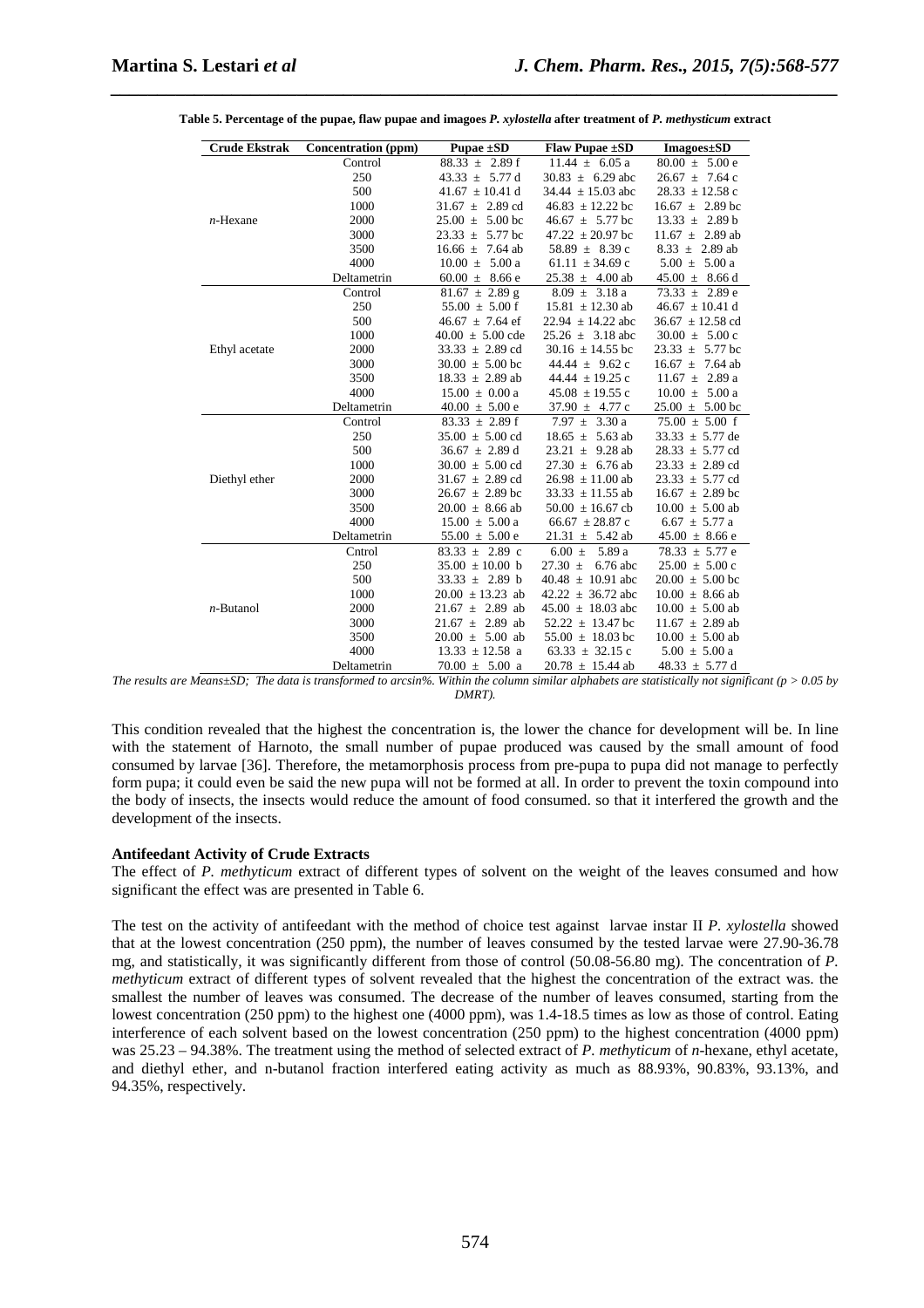| <b>Crude Ekstrak</b> | Concentrate |                    | Consumed leaf weight (mg) <sup>a)</sup> | <b>F</b> value | AFI $(%)^b$ |
|----------------------|-------------|--------------------|-----------------------------------------|----------------|-------------|
|                      | (ppm)       | Control            | Treatment                               |                |             |
|                      | 250         | $55.70 \pm 1.11$ a | $31.40 \pm 1.08$ b                      | 22.73          | 40.37 a     |
|                      | 500         | $53.43 \pm 2.43$ a | $30.23 \pm 2.56$ b                      | 64.35          | 43.48 ab    |
|                      | 1000        | $52.53 \pm 5.75$ a | $23.87 \pm 2.23$ b                      | 10.51          | 54.39 b     |
| $n$ -Hexane          | 2000        | $52.57 \pm 5.29$ a | $16.83 \pm 2.61$ b                      | 9.75           | 73.12 c     |
|                      | 3000        | $54.27 \pm 1.65$ a | $14.60 \pm 1.30$ b                      | 89.96          | 81.26 cd    |
|                      | 3500        | $53.43 \pm 1.44$ a | $10.03 \pm 3.08$ b                      | 27.34          | 83.79 cd    |
|                      | 4000        | $52.67 \pm 4.65$ a | $5.87 \pm 1.78$ b                       | 21.34          | 88.93 d     |
|                      | 250         | $56.80 \pm 0.10$ a | $27.90 \pm 12.10$ b                     | 4.14           | 50.91 a     |
|                      | 500         | $55.53 \pm 0.84$ a | $15.33 \pm 4.28 b$                      | 13.72          | 72.31 b     |
|                      | 1000        | $54.27 \pm 1.46$ a | $12.37 \pm 2.01 \text{ b}$              | 24.15          | 77.17 bc    |
| Ethyl acetate        | 2000        | $52.40 \pm 2.01$ a | $8.10 \pm 2.77$ b                       | 23.40          | 84.54 bc    |
|                      | 3000        | $46.50 \pm 5.27$ a | $5.63 \pm 1.87$ b                       | 9.99           | 87.50 bc    |
|                      | 3500        | $40.60 \pm 7.28$ a | $3.90 \pm 1.65$ b                       | 11.26          | 90.65c      |
|                      | 4000        | $36.57 \pm 5.33$ a | $3.37 \pm 1.42 b$                       | 12.02          | 90.83c      |
|                      | 250         | $56.73 \pm 0.17$ a | $35.03 \pm 5.93 b$                      | 5.18           | 25.23a      |
|                      | 500         | $47.08 \pm 8.64$ a | $22.22 \pm 2.65$ b                      | 10.65          | 43.20 b     |
|                      | 1000        | $52.08 \pm 8.56$ a | $14.35 \pm 2.38$ b                      | 9.69           | 72.19 c     |
| Diethyl ether        | 2000        | $48.43 \pm 2.25$ a | $8.33 \pm 1.85$ b                       | 31.27          | 82.81 d     |
|                      | 3000        | $46.15 \pm 4.59$ a | $6.59 \pm 2.14 b$                       | 14.69          | 84.75 d     |
|                      | 3500        | $45.12 \pm 4.10$ a | $4.53 \pm 1.12 b$                       | 19.88          | 89.93 de    |
|                      | 4000        | $40.35 \pm 8.46$ a | $2.90 \pm 1.46$ b                       | 10.62          | 93.13 e     |
|                      | 250         | $50.08 \pm 6.67$ a | $36.78 \pm 7.40$ b                      | 4.53           | 26.49 a     |
|                      | 500         | $47.90 \pm 4.70$ a | $24.85 \pm 4.25$ b                      | 18.31          | 48.29 b     |
|                      | 1000        | $52.08 \pm 8.56$ a | $22.95 \pm 7.13$ b                      | 15.58          | 56.47 bc    |
| $n$ -Butanol         | 2000        | $50.93 \pm 2.93$ a | $17.12 \pm 4.59$ b                      | 36.13          | 66.65 cd    |
|                      | 3000        | $51.78 \pm 3.81$ a | $12.65 \pm 4.94$ b                      | 14.32          | 75.61 d     |
|                      | 3500        | $51.38 \pm 4.84$ a | $6.28 \pm 1.89$ b                       | 23.49          | 87.87 e     |
|                      | 4000        | $50.35 \pm 6.19$ a | $2.72 \pm 0.73$ b                       | 13.88          | 94.38 e     |

**Table 6. The effect of extracts** *P. methyticum* **on feeding intensity (consumed leaf weight- mg) of** *P. xylostella* **larvae to choice test** 

*\_\_\_\_\_\_\_\_\_\_\_\_\_\_\_\_\_\_\_\_\_\_\_\_\_\_\_\_\_\_\_\_\_\_\_\_\_\_\_\_\_\_\_\_\_\_\_\_\_\_\_\_\_\_\_\_\_\_\_\_\_\_\_\_\_\_\_\_\_\_\_\_\_\_\_\_\_\_*

*The results are Means±SD;. a) The average of the treatment and control followed by the same letter are not significantly different at the level of the t test;* <sup>*b*)</sup> Within the column similar alphabets are statistically not significant (p > 0.05 by DMRT).

#### **Antifeedant Test of non-Choice**

The treatment of *P. methyticum* extract of different types of solvent among the concentrations tested by using nonselected feed showed that it could reduce the eating activity as much as 13.07-87.69% (Table 7). The level of reduced eating activity was significantly different from that in control group. The percentage of interference in eating activity with the non-selective method for *n*-hexane, ethyl acetate, diethyl ether, and *n*-butanol extract was 86.05%, 83.60%, 87.69%, and 85.58%, respectively. The higher the concentration tested was. the stronger the effect of eating activity interference would be.

The *P. methyticum* extract of several types of solvent significantly affected the weight interference of larvae. The weight interference of *n*-hexane, ethyl acetate, diethyl ether, and *n*-butanol fraction was 94.15%, 95.23%, 93.81%, and 94.91%, respectively. The proportion of weight interference of larvae on the concentration was significantly different from that shown by the concentration below. The higher the concentration tested was, the strongest the effect of weight interference would be. It was because the amount of allelochemical compound in the concentration increased. so that the interference in eating activity was getting higher, which inhibited the larvae from gaining weight.

In general it can be concluded that the conditions with food choices or non-choices. extract *n*-hexane, ethyl acetate, ether and *n*-butanol leaves of *P. methysticum* have eaten barriers or decreased activity of eating a very strong or strong antifeeding activity (+++) fit the criteria of Liu [27]. It showed that the larvae *P.xylostella* could differentiate which part of plant was given treatment and which one was not. The active compound could work by interfering the eating activity of insects. Therefore, the larvae were not straight dead. By having low eating activity, the larvae could survive only for certain period of time.

Increasing the level of eating interference in either the selected feed method or non-selected feed method and increasing the weight interference of larvae were seemingly due to the existence of active compound from flavonoid obtained from *P*. *methyticum*. The compound tasted bitter and was toxic to insects [33]. Meanwhile, the flavonoid compound, according to Schoonhoven [37], alkaloid and terpenoid were potential in interfering eating activity in some insects.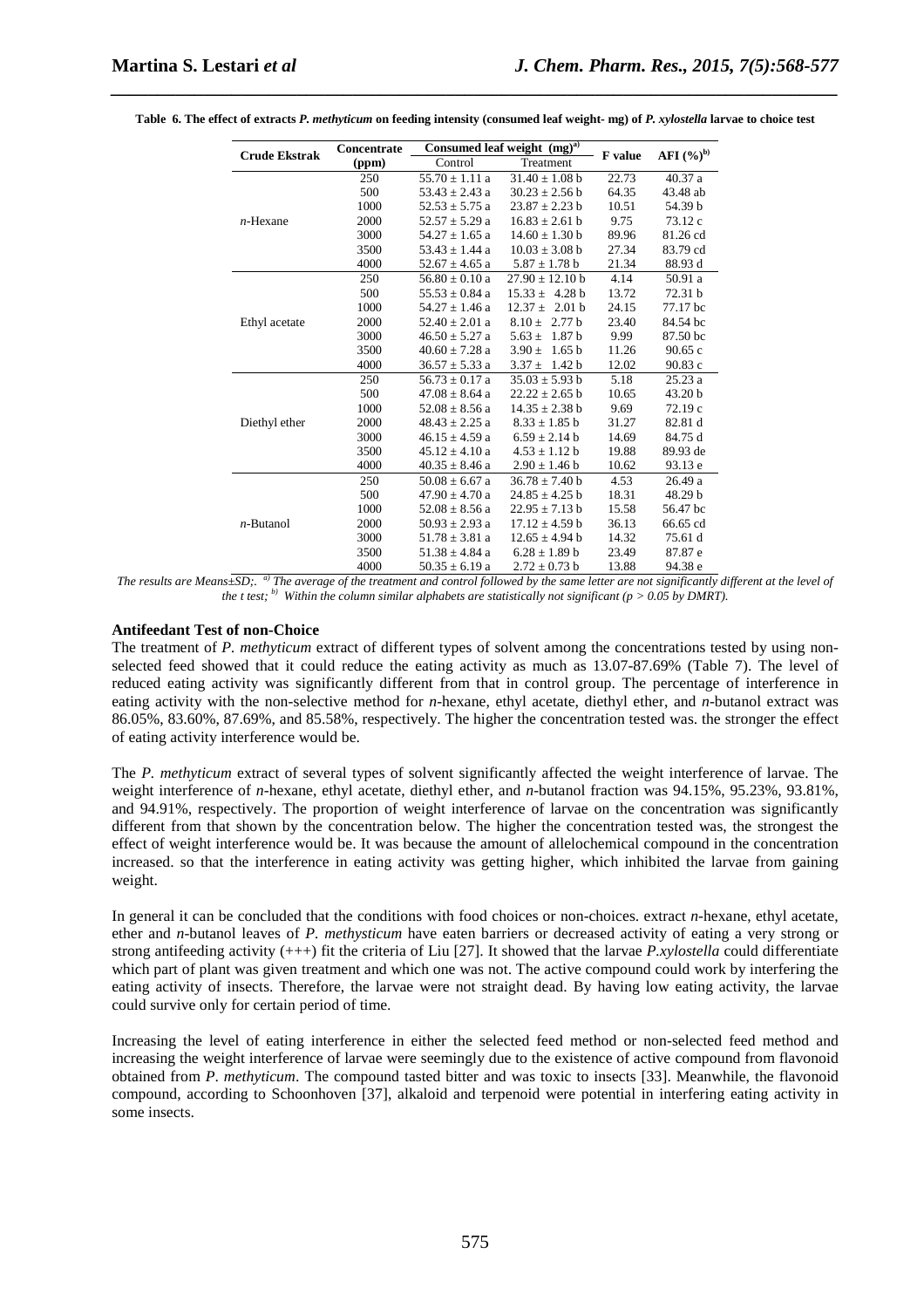| Crude<br><b>Ekstrak</b> | Concentrate<br>(ppm) | Consumed leaf weight (mg)  | $AFI$ (%)      | Inhibition weight $(\% )$ |
|-------------------------|----------------------|----------------------------|----------------|---------------------------|
|                         | $\overline{0}$       | $45.07 \pm 8.30$ f         |                |                           |
|                         | 250                  | $32.13 \pm 0.42$ e         | 16.76 a        | 24.02 a                   |
|                         | 500                  | $29.83 \pm 5.05$ de        | 20.71 ab       | 42.00 <sub>b</sub>        |
|                         | 1000                 | $23.03 \pm 7.56$ cd        | 33.39 b        | 56.04 c                   |
| $n$ -Hexane             | 2000                 | $14.67 \pm 6.19$ bc        | 51.92 c        | 71.39 d                   |
|                         | 3000                 | $10.83 \pm 0.99$ ab        | 61.27 c        | 76.43 de                  |
|                         | 3500                 | $4.93 \pm 1.01$ a          | 80.32 d        | 84.33 ef                  |
|                         | 4000                 | $3.40 \pm 1.21$ a          | 86.05 d        | 94.15 f                   |
|                         | $\overline{0}$       | $41.10 \pm 12.32$ e        | $\overline{a}$ |                           |
|                         | 250                  | $23.20 \pm 0.61$ d         | 28.57 a        | 22.65 a                   |
|                         | 500                  | $16.83 \pm 3.38$ cd        | 42.22 ab       | 55.08 b                   |
|                         | 1000                 | $15.50 \pm 5.86$ bcd       | 46.23 b        | 67.71 bc                  |
| Ethyl acetate           | 2000                 | $12.27 \pm 4.09$ abc       | 54.66 bc       | 74.84 cd                  |
|                         | 3000                 | $8.97 \pm 3.41$ abc        | 64.67 cd       | 80.26 cd                  |
|                         | 3500                 | $5.70 \pm 1.83$ ab         | 75.82 de       | 84.81 de                  |
|                         | 4000                 | $3.70 \pm 1.40$ a          | 83.60 e        | 95.23 e                   |
|                         | $\overline{0}$       | $130.27 \pm 13.99$ e       | $\overline{a}$ | ÷.                        |
|                         | 250                  | $87.05 \pm 2.42 \text{ d}$ | 19.90 a        | 34.36 a                   |
|                         | 500                  | $56.23 \pm 8.80$ c         | 39.94 b        | 43.65 ab                  |
|                         | 1000                 | $35.70 \pm 6.74 b$         | 57.17 c        | 58.82 bc                  |
| Diethyl ether           | 2000                 | $16.05 \pm 1.24$ a         | 78.07 d        | 68.38 cd                  |
|                         | 3000                 | $12.38 \pm 3.80$ a         | 82.75 de       | 76.51 cde                 |
|                         | 3500                 | $11.98 \pm 3.66$ a         | 83.25 de       | 80.35 de                  |
|                         | 4000                 | $8.68 \pm 4.95$ a          | 87.69 e        | 93.81 e                   |
|                         | $\overline{0}$       | 63.00 $\pm$ 1.14 g         | $\overline{a}$ |                           |
|                         | 250                  | $48.50 \pm 3.18$ f         | 13.07 a        | 25.99 a                   |
|                         | 500                  | $36.17 \pm 3.59$ e         | 27.17 b        | 43.28 b                   |
| $n$ -butanol            | 1000                 | $23.80 \pm 2.13$ d         | 45.22c         | 57.17 c                   |
|                         | 2000                 | $17.60 \pm 2.95$ c         | 56.47 d        | 67.28 d                   |
|                         | 3000                 | $11.87 \pm 2.40 \text{ b}$ | 68.41 e        | 75.98 e                   |
|                         | 3500                 | $8.10 \pm 3.32$ ab         | 77.47 ef       | 86.14 f                   |
|                         | 4000                 | $5.00 \pm 3.26$ a          | 85.58 f        | 94.91 g                   |

**Table 7. The effect of extracts** *P. methyticum* **on feeding intensity (consumed leaf weight- mg) and Inhibition weight of** *P. xylostella* **larvae to non-choice test** 

*\_\_\_\_\_\_\_\_\_\_\_\_\_\_\_\_\_\_\_\_\_\_\_\_\_\_\_\_\_\_\_\_\_\_\_\_\_\_\_\_\_\_\_\_\_\_\_\_\_\_\_\_\_\_\_\_\_\_\_\_\_\_\_\_\_\_\_\_\_\_\_\_\_\_\_\_\_\_*

This eating interference was due to the existence of compounds found in the extract from the food. where it worked only by shortening or stopping eating activity of the larvae. *P. methyticum* contained active compound which consisted of methysticin, dihydromethysticin, kawain, dihydrokawain, dimethoxyyangonin, and yangonin [38-39]. Bioactive compound of *P. methyticum* extract affected the response made by the senses of the body of the larvae, which detected the inhibiting substances that could stop eating activity of larvae *P. xylostella*. Bioactive compound in *P. methyticum* extract appeared to be able to distract stimulus signals that were contained in the food given. The existence of the plant given as food involved central nervous system which responded all factors that attract (attractan) and interfere/inhibit (deterrent).

### **CONCLUSION**

The extract of *P. methysticum* leaves negatively affected the mortality, antifeedant, and growth and development interference of larvae *P. xylostella*. The extract of *P. methysticum* of *n*-butanol had higher mortality level (80%) with  $LC_{50}$  378.64 ppm, lengthened the life phase of larvae (13.03 days), minimizing the chance of larvae formed (13.33%), increasing the number of flaw pupae (63.33%), decreasing the number of imagoes (5%), interfering strong antifeeding activity of the larvae (90.83%), and inhibit larval weight (95.23%).

#### **REFERENCES**

[1] Salim L.. Juniati B.. Melda S and Ivon A. Functional Implementation Unit of Health Research Papua Province. **2004**. Http://www.risbinkes.litbang.go.id. Accessed January 8. 2015

[2] Grainge. M and Ahmed. S. John Willey and Sons. NY. Chichester. **1988**. Singapore.

[3] Rowe Anthony. Lillian Yuan Zhang. and Iqbal Ramzan. Article ID 326724. 6 pages. http://dx.doi.org/10.1155/2011/326724. **2011**. Accessed April 5. 2014

- [4] Schmutterer H. dan Rembold H. Medicune. Industry and Other Purposes. Weinhein: VCH. **1995**. 195-204.
- [5] Isman. M.B. In Review of Pesticide Toxicology. Roe. R.M. and R.J. Kuhr (Eds.). **1995**. Vol. 3. Toxicology Communications Inc.. Raleigh. NC.
- [6] Tabashnik. B.E. *Environ. Entomol*. **1985**. 14:575-578.
- [7] Isman MB. *Annu Rev Entomol*. **2006**. 51: 45-66.

*The results are Means* $\pm$ *SD; Within the column similar alphabets are statistically not significant (p > 0.05 by DMRT).*